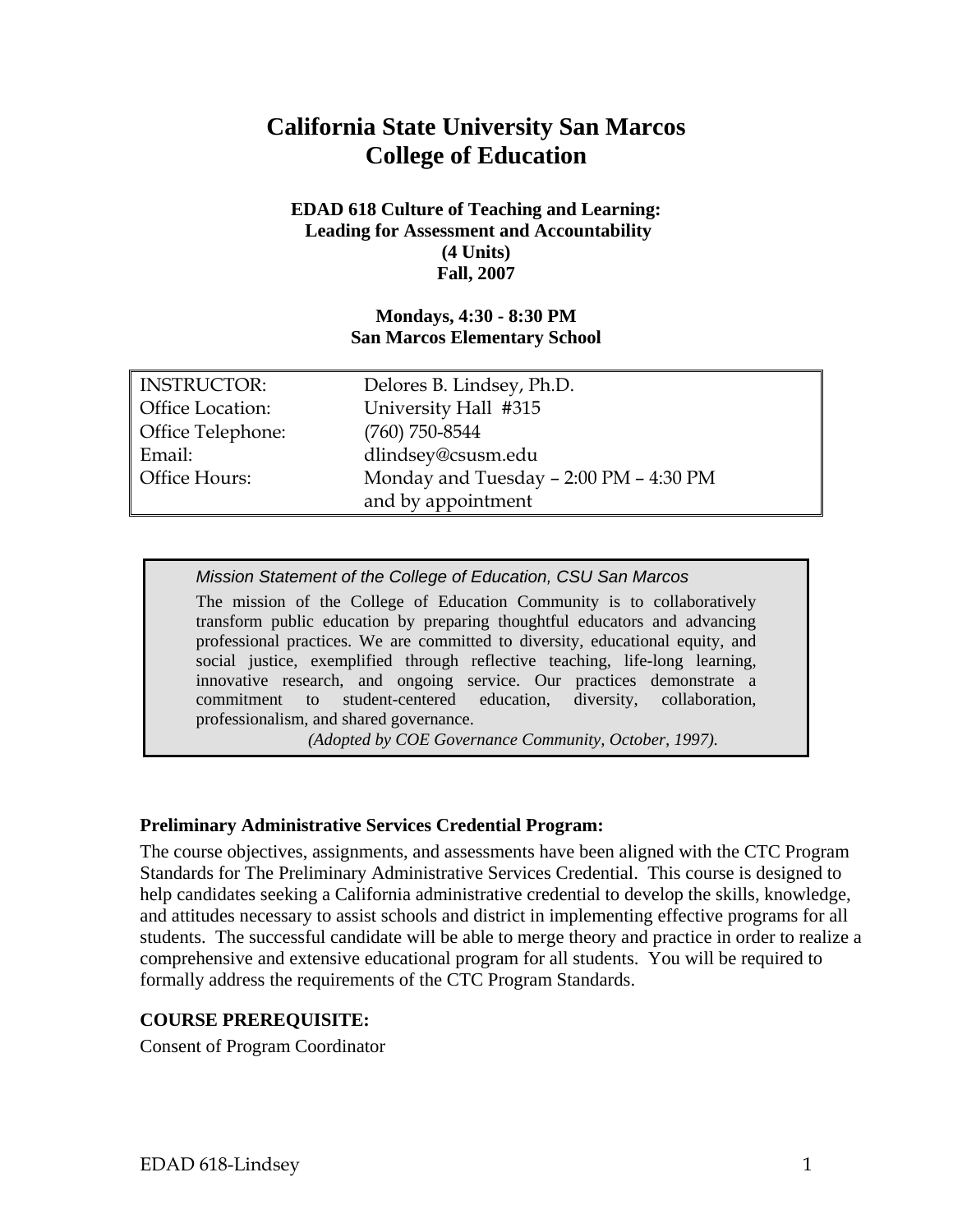## **COURSE DESCRIPTION**

This course provides an opportunity for the candidate to learn how to identify, generate and use data to make decisions about pedagogy and adjustment of instructional policies and procedures. The effective use of assessment data from the classroom, as well as from system-wide sources, in establishing and using accountability systems is addressed.

Specific program standards as required by CCTC are noted in the bracketed information at the end of each of the following course standards:

#### **Knowledge**

The candidate will:

- learn how to establish, support, and maintain high expectations and standards for the academic and social development of all students, the performance of staff and the contributions of all adults in the service of the shared vision of the school community.  $[6(a)(3)]$
- **Example 1** learn how to evaluate the effectiveness of an instructional program through the use of data and accountability systems.  $[6(c)(3)]$

#### **Skills**

The candidate will:

- become a critical consumer of educational research and to use research and site based data to design, implement, support, evaluate, and improve instructional programs and to drive the professional development of staff. [6(b)(2)]
- use data, including the use of technological applications, and to develop, manage, and evaluate strategies to improve student achievement.  $[6(b)(4)]$
- **Example 1** learn how to communicate decisions based on relevant data and research about effective teaching and learning, leadership, management practices, equity, and access.  $[6(e)(2)]$
- **e** engage in discussions and successfully address authentic, complex school issues, including meeting the needs of students and staff with disabilities, evaluating employees, providing appropriate services in different settings to English learners, ensuring school safety, administering student behavior programs, and addressing issues of discrimination and/or harassment.  $[6(f)(3)]$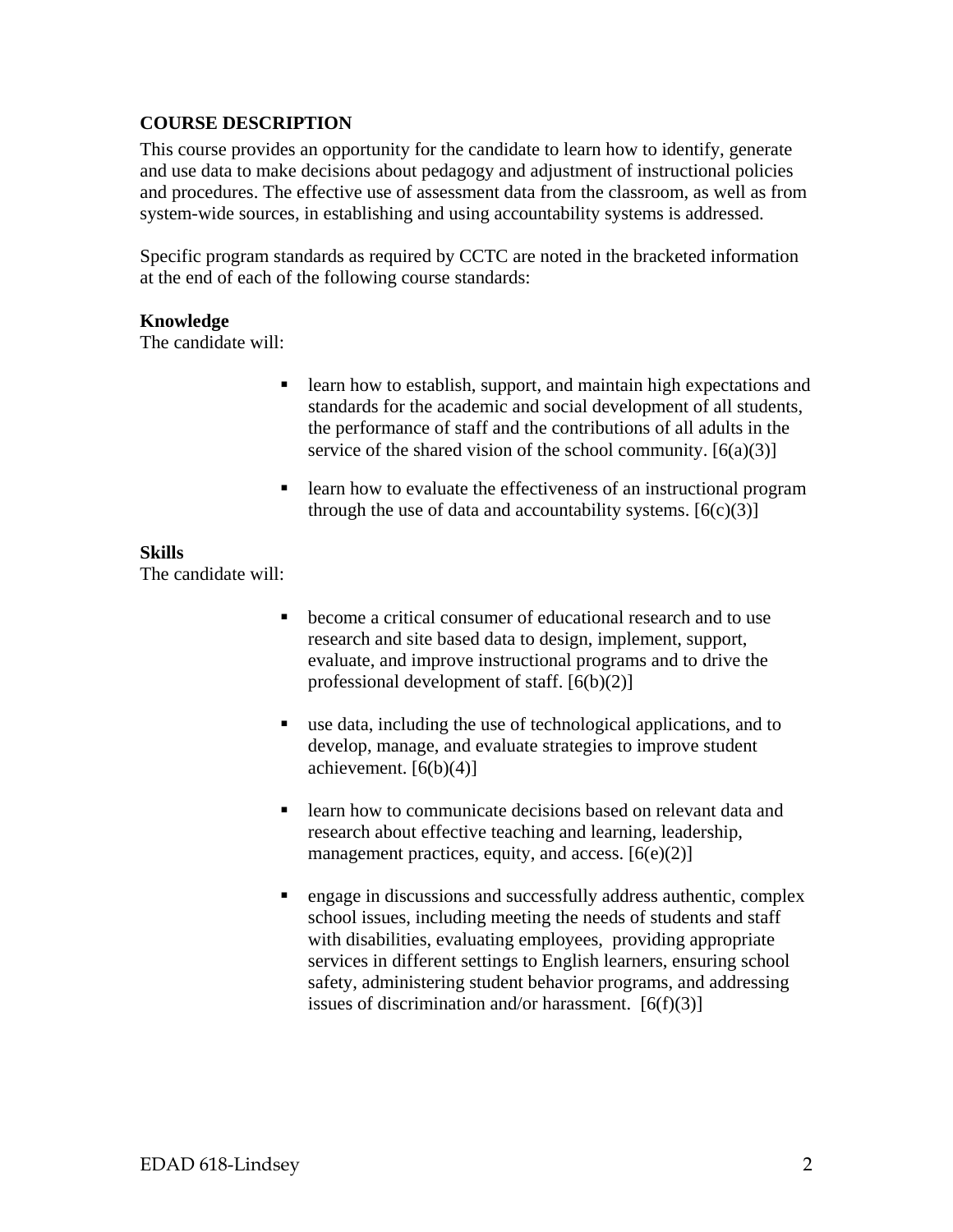### **Attitudes and Values**

The candidate will:

- develop and refine a personal vision of education and instruction through multiple opportunities to reflect and by developing ways to engage self and others through reflective activities.  $[6(a)(1)]$
- examine his/her personal attitudes and actions toward persons of different races, socio-economic status, cultures, religions and ethnic backgrounds as well as their attitudes toward sexual orientation and individuals with disabilities and reflect upon how their attitudes and actions support or diminish the goal to ensure that all students receive equitable access to education.  $[6(d)(6)]$

## **Authorization to Teach English Learners**

This credential program has been specifically designed to prepare teachers for the diversity of languages often encountered in California public school classrooms. The authorization to teach English learners is met through the infusion of content and experiences within the credential program, as well as additional coursework. Students successfully completing this program receive a credential with authorization to teach English learners.

*(Approved by CCTC in SB 2042 Program Standards, August 02)*

#### **Students with Disabilities Requiring Reasonable Accommodations**

Students must be approved for services by providing appropriate and recent documentation to the Office of Disable Student Services (DSS). This office is located in Craven Hall 5205, and can be contacted by phone at (760) 750-4905, or TTY (760) 750- 4909. Students authorized by DSS to receive reasonable accommodations should meet with their instructor during office hours or, in order to ensure confidentiality, in a more private setting.

#### **All University Writing Requirement**

This course meets the university's writing requirement of at least 2500 words. Students are expected to use academic writing style consistent with graduate level courses. Written assignments will include out of class assignments as well as in class assignments.

#### **CSUSM Academic Honesty Policy**

"Students will be expected to adhere to standards of academic honesty and integrity, as outlined in the Student Academic Honesty Policy. All written work and oral assignments must be original work. All ideas/materials that are borrowed from other sources must have appropriate references to the original sources. Any quoted material should give credit to the source and be punctuated with quotation marks.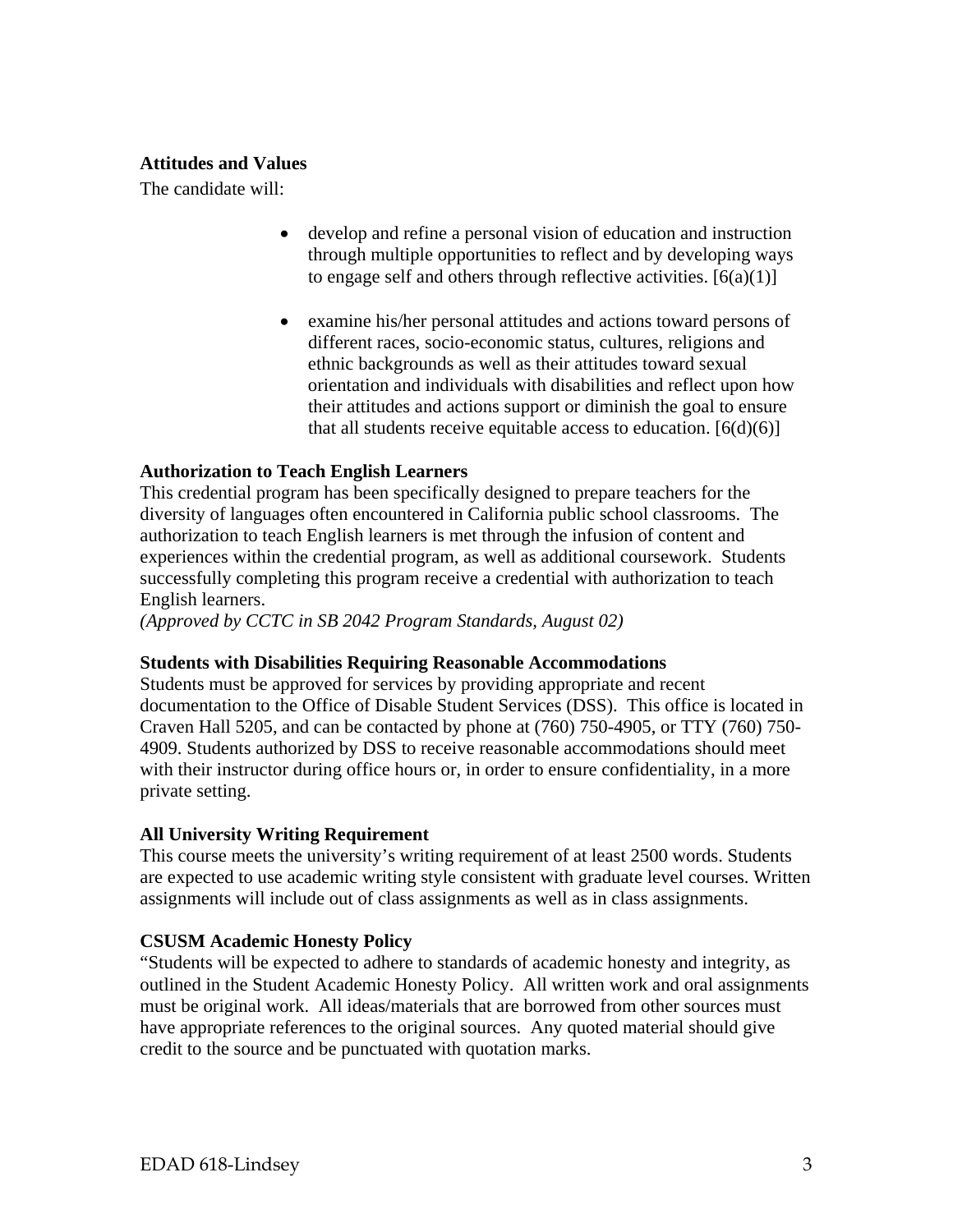Students are responsible for honest completion of their work including examinations. There will be no tolerance for infractions. If you believe there has been an infraction by someone in the class, please bring it to the instructor's attention. The instructor reserves the right to discipline any student for academic dishonesty in accordance with the general rules and regulations of the university. Disciplinary action may include the lowering of grades and/or the assignment of a failing grade for an exam, assignment, or the class as a whole."

## **Plagiarism:**

As an educator, each student is expected to do his/her own work, and contribute equally to group projects and processes. Plagiarism or cheating is unacceptable under any circumstances. If you are in doubt about whether your work is paraphrased or plagiarized see the Plagiarism Prevention for Students website

http://library.csusm.edu/plagiarism/index.html. If there are questions about academic honesty, please consult the University catalog.

#### **College of Education Attendance Policy**

Due to the dynamic and interactive nature of courses in the College of Education, all students are expected to attend all classes and participate actively. At a minimum, students must attend more than 80% of class time, or s/he may not receive a passing grade for the course at the discretion of the instructor. Should the student have extenuating circumstances, s/he should contact the instructor as soon as possible. Students who miss two class sessions or are late (or leave early) for more than three sessions cannot receive a grade of "A".

*(Adopted by the COE Governance Community, December, 1997).* 

## **Grading Policy**

Assignments are given based on expectations of "mastery" of the content and academic format for the assignments. Based on the instructor's feedback, students may make improvements on assignments and may resubmit assignment for additional grade consideration. Late assignments cannot be considered for "resubmission".

#### **Formative and summative assessments will determine the candidate's ability to:**

- Engage in discussions and writing assignments that reflect knowledge of reading assignments and text-based assignments
- Develop a plan to monitor student achievement at a grade level or in a department. Include both summative and formative assessment data, as well as process monitoring over time.
- Compare accountability models at the federal, state and local level
- Develop a case study to collect and analyze student demographic data;
- Write a gap analysis using student performance data with high performing schools data
- Develop a student achievement improvement plan based on a gap analysis. The action plan will addresses student achievement data as well as system wide data and resource identification.
- Design a PowerPoint presentation to be made to the school board.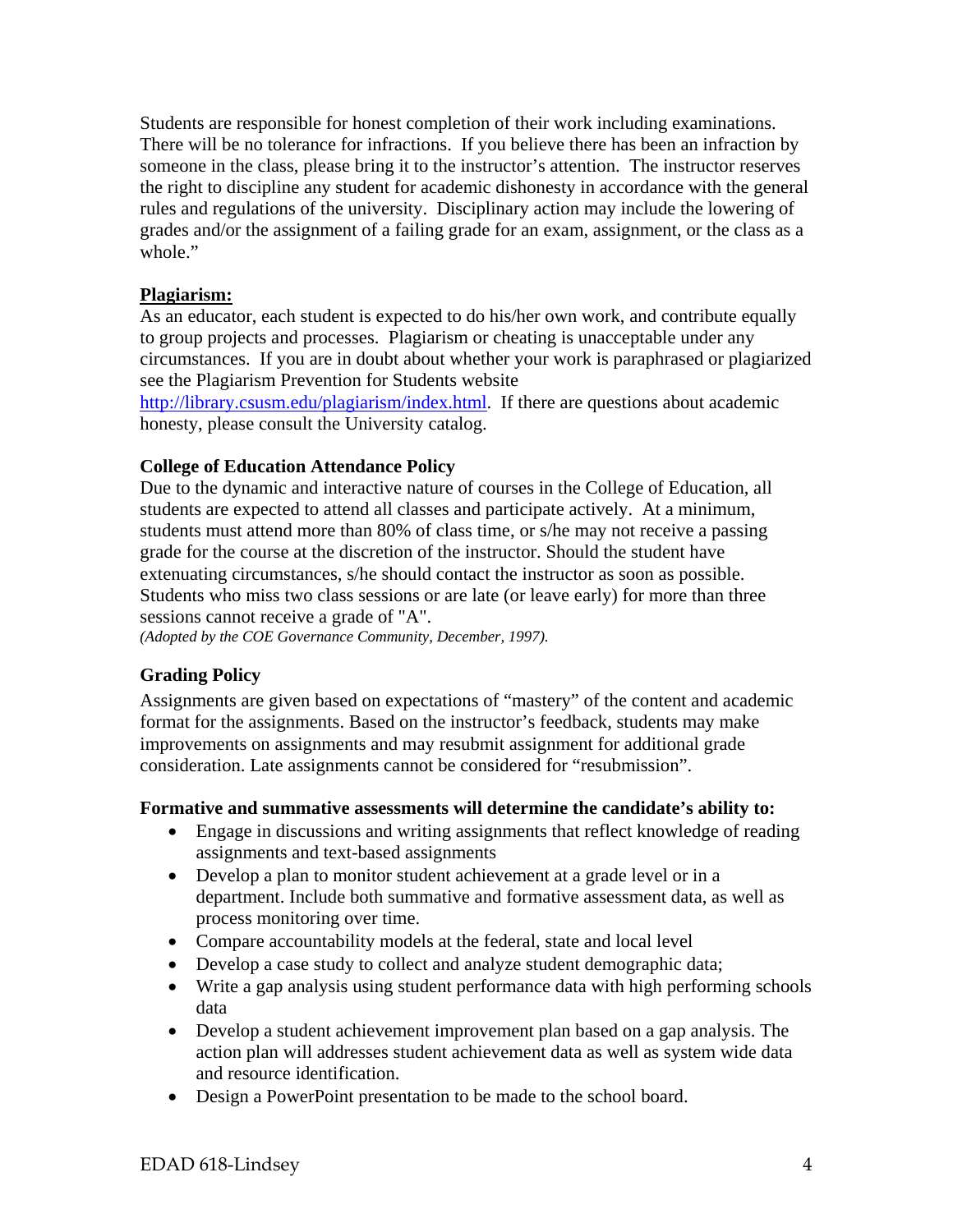The following factors will be considered in determining a final grade:

| <b>Assignment</b>                                                                                                                                                                                                                                                                                                                                                                                                                 | Due date                         | Grade<br>percentage<br>$(100\%)$ |
|-----------------------------------------------------------------------------------------------------------------------------------------------------------------------------------------------------------------------------------------------------------------------------------------------------------------------------------------------------------------------------------------------------------------------------------|----------------------------------|----------------------------------|
| 1. Participation and engagement:<br>Students are expected to engage in class<br>assignments and discussions based on<br>knowledge of texts and assigned readings.<br>The Context Map will be revised and updated.                                                                                                                                                                                                                 | <b>On-going</b>                  | 20%                              |
| 2. Annotated Bibliography: Write annotations<br>(between 7 and 10) of current research of "best"<br>practices" for school improvement. Each<br>annotation should be between 50 and 100 words.<br>Use APA for citations. The annotated<br>bibliography will include an introduction and a<br>summary paragraph focused on evidence from the<br>field of improving achievement for all students<br>and closing the achievement gap. | September<br>24                  | 20%                              |
| 3. Write a Case Study or ethnography that includes:<br>Part One: collect demographic data from your<br>school site or district; select one demographic<br>group for the focus of this case study.                                                                                                                                                                                                                                 | October 15                       | 10%                              |
| <b>Part Two:</b> comparing school or district data<br>with "best practices" data and research from your<br>annotated bibliography; focus the comparison on<br>the particular demographic group in Part One.                                                                                                                                                                                                                       | November 5                       | 10%                              |
| Develop an <b>Action Plan</b> that addresses the gaps<br>3.<br>revealed in Part Two; focus on addressing student<br>achievement through instructional strategies that<br>meet the needs of all learners.                                                                                                                                                                                                                          | <b>November 19</b>               | 20%                              |
| 5. Ppt Presentation:<br>Prepare and present a 7 minute PowerPoint<br>summary of your Action Plan. Prepare the<br>presentation as you would for a Board meeting<br>presentation.                                                                                                                                                                                                                                                   | November 19<br>0r<br>November 26 | 20%                              |

Note: All assignments must be submitted on or before due dates. Points are deducted for late assignments.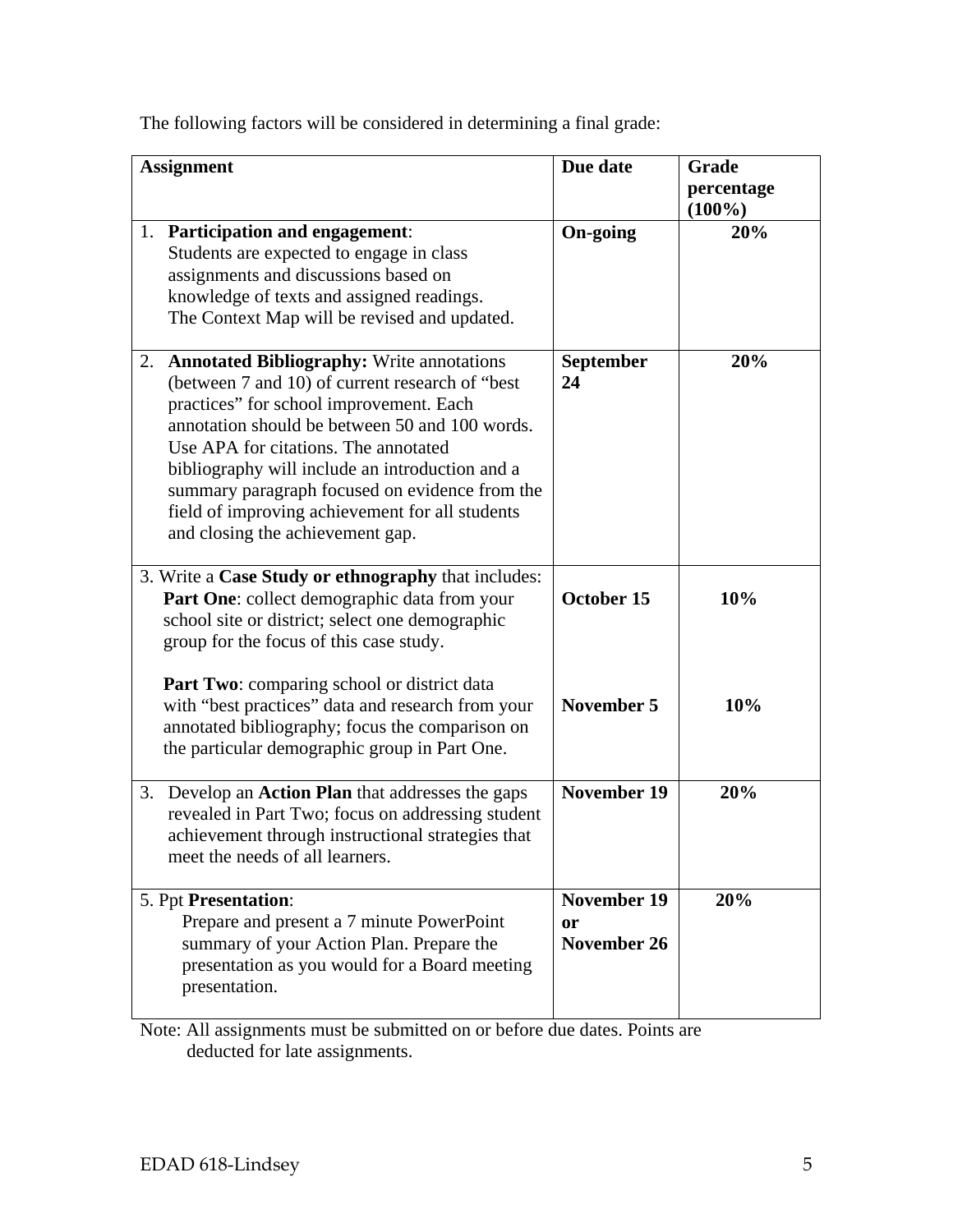#### **Required texts and readings:**

*California Standards for the Teaching Profession: Resources for Professional Practice* www.cde.org or your local school district

*California Professional Standards for Educational Leaders* www.cde.org

*The Learning Leader: How to focus school improvement for better results,* by Douglas B. Reeves, 2006. ASCD: Alexandria, VA

*The Culturally Proficient School: An implementation guide for school leaders,* by Randall B. Lindsey, Laraine M. Roberts and Franklin CampbellJones, 2005. Corwin Press: Thousand Oaks, CA

*Failure is Not an Option: Six principles that guide student achievement in highperforming schools,* by Alan M. Blankstein, 2004. Corwin Press: Thousand Oaks, CA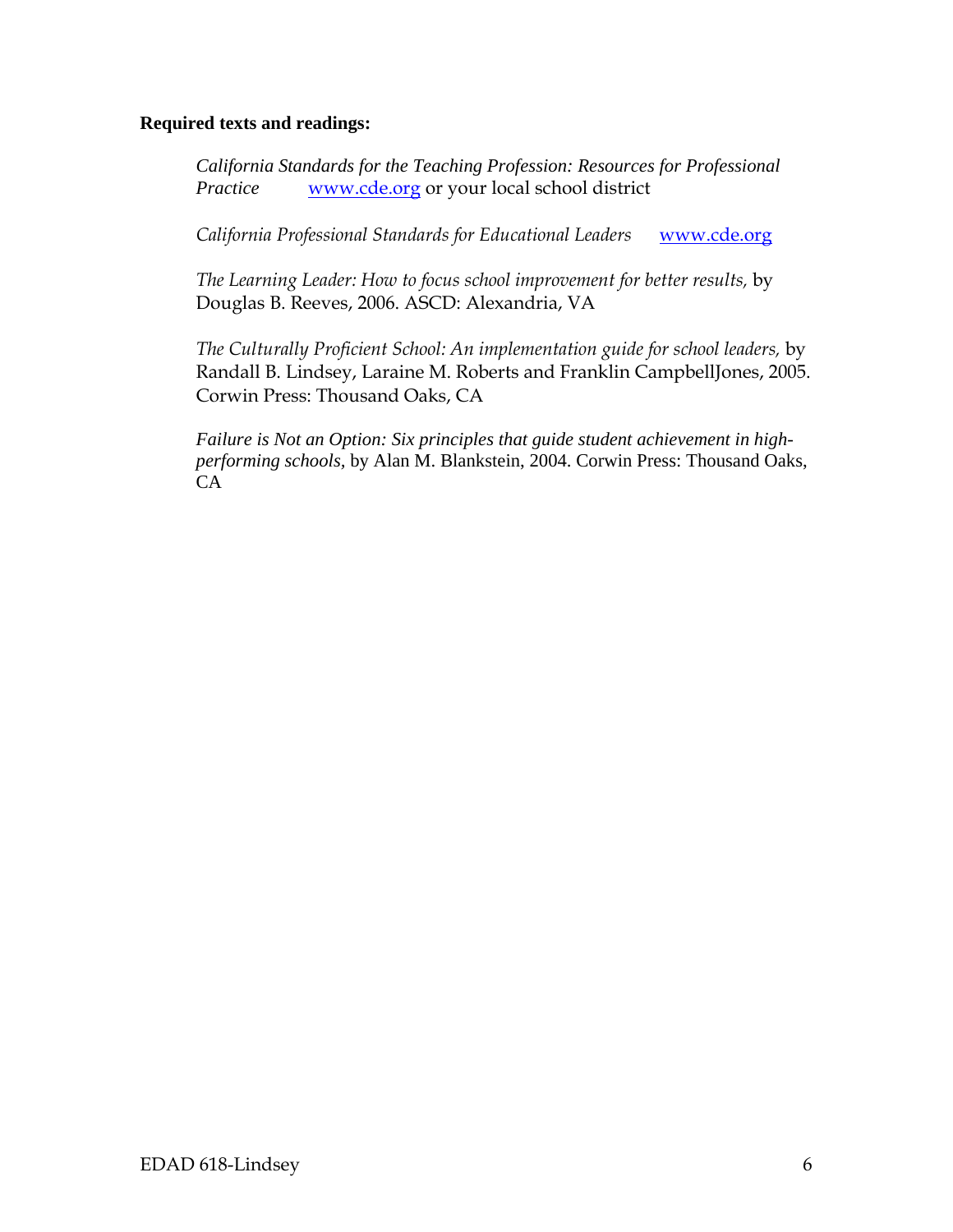## **EDAD 618**

## **Culture of Teaching and Learning: Leading for Assessment and Accountability Fall, 2007 Tentative schedule**

| <b>Session/Date</b>      | <b>Activities/Assignments</b>                                         | <b>Resources/Materials</b>               |
|--------------------------|-----------------------------------------------------------------------|------------------------------------------|
| <b>Session 1</b>         |                                                                       |                                          |
|                          | Course overview and review of Syllabus                                | Course Syllabus<br><b>CPSELs</b> handout |
| August 27, 2007          | Preview of texts and assignments                                      |                                          |
|                          | Review of Program Standards (CPSELs)<br>Making connections:           |                                          |
|                          | Personal Leadership Vision                                            | <b>Context Maps</b>                      |
|                          | <b>Context Map</b>                                                    |                                          |
|                          | Instructional leadership                                              |                                          |
|                          | What is your learning goal?                                           |                                          |
|                          | What are your expectations/needs from                                 |                                          |
|                          | this course?                                                          |                                          |
|                          |                                                                       |                                          |
|                          | Preview of Fieldwork assignments:                                     |                                          |
|                          | Proposals: September 17, 2007                                         |                                          |
|                          | Report: November 26, 2007                                             |                                          |
| <b>No class Session:</b> | Read and take notes on Reeves' Chapter                                | Reeves, The Learning                     |
| September 3              | 1-5. Prepared for next week's class                                   | Leader, Chapters 1-5                     |
| Labor Day Holiday        | discussions                                                           |                                          |
|                          | Revise your Context Map                                               |                                          |
| <b>Session 2</b>         | Preview assignment #1 Annotated                                       | Assignment #1 and                        |
| September 10, 2007       | Bibliography (Due September 24)                                       | rubric (handout)                         |
|                          |                                                                       | Reeves' Chapters 1-5                     |
|                          | Class notes: Leading for results:                                     |                                          |
|                          | Assessment and Accountability                                         | <b>Revised Context</b>                   |
|                          | <b>Review Context Maps</b>                                            | Maps                                     |
|                          | Text-based discussion: discussion of                                  |                                          |
|                          | Reeves' Chapters 1-5                                                  |                                          |
| <b>Session 3</b>         | Text-based discussion:                                                | Reeves' Chap. 6-9                        |
| September 17, 2007       | Reeves' Chapters 6-9<br>Class notes: What will it take?               |                                          |
|                          |                                                                       |                                          |
|                          | From research to action                                               |                                          |
|                          | Cognitive Coaching: A process for                                     |                                          |
| <b>Session 4</b>         | mediating growth and change<br>Preview assignment #2 Case Study: Part |                                          |
| September 24, 2007       | One (Due October 15)                                                  |                                          |
|                          |                                                                       | Case Study handouts                      |
|                          | Text-based discussion:                                                | Lindsey, et al, The                      |
|                          | Lindsey's Chapters 1-3                                                | <b>Culturally Proficient</b>             |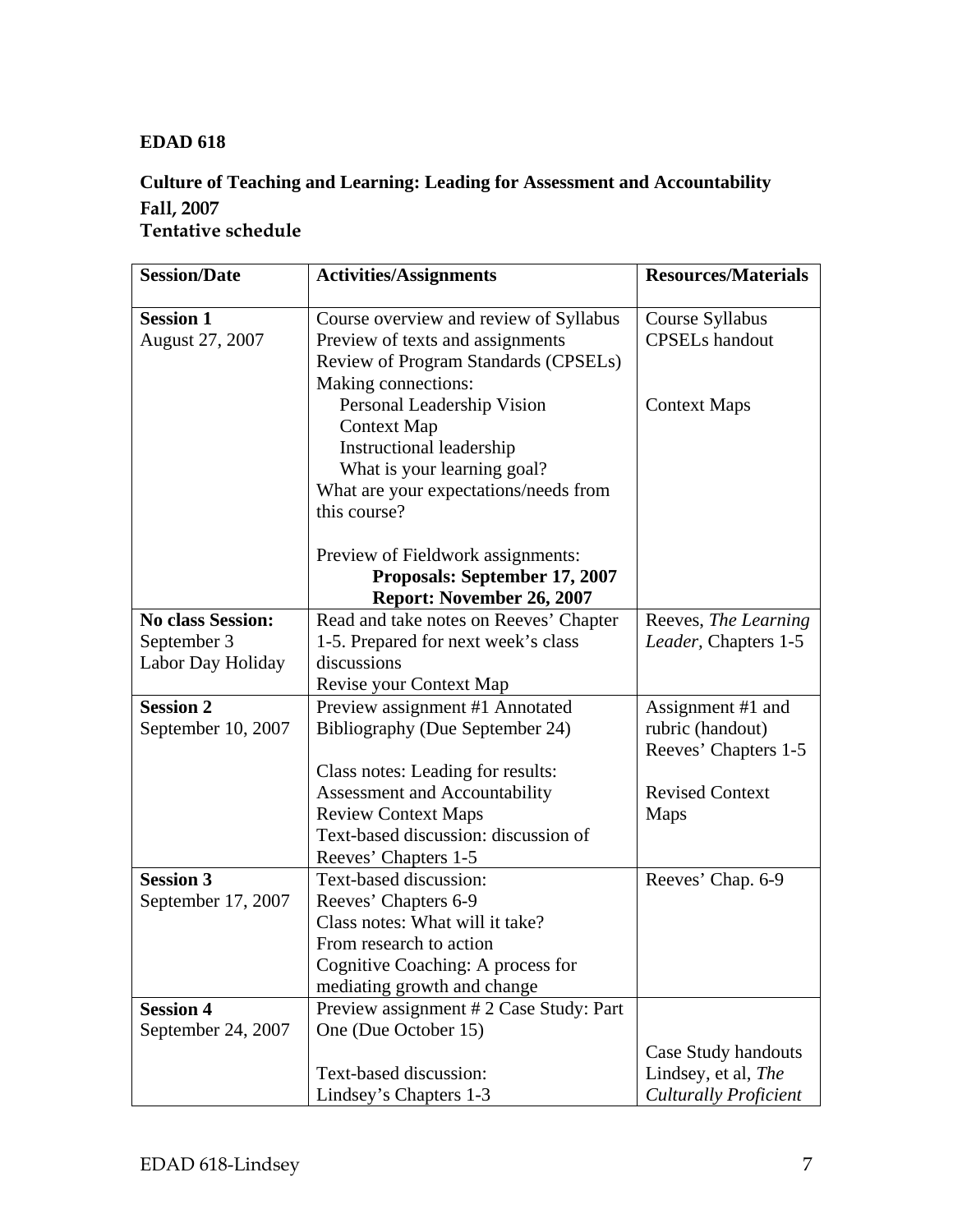|                   | Class notes: Do we really mean <i>All</i> ?  | School, Chap. 1-3         |
|-------------------|----------------------------------------------|---------------------------|
|                   | Values, beliefs, and assumptions about       |                           |
|                   | who learns                                   | <b>Cognitive Coaching</b> |
|                   | Cognitive Coaching: Small groups for         | maps                      |
|                   | in class practice                            |                           |
|                   |                                              |                           |
|                   | <b>Due: Annotated Bibliography</b>           |                           |
| <b>Session 5</b>  | Text-based discussion:                       | Lindsey, Chap. 4-5        |
| October 1, 2007   | Lindsey's Chapters 4 and 5                   | Leverage points and       |
|                   | Class notes: Are we who we say we are?       | rubrics (handouts)        |
|                   | Standards for leadership action and          |                           |
|                   | Barriers to change                           |                           |
|                   | Small group discussions and use of           |                           |
|                   | rubrics<br>Text-based discussion:            | Blankstein's Failure      |
| <b>Session 6</b>  |                                              |                           |
| October 8, 2007   | Blankstein's Chapters 1-7<br>Class notes:    | is Not as Option,         |
|                   | Resistance to change: What does the          | Chap. 1-6                 |
|                   | literature say?                              |                           |
|                   | Small group discussions and applications     |                           |
| <b>Session 7</b>  | Preview assignment #3 Case Study: Part       |                           |
| October 15, 2007  | Two (Due November 5, 2007)                   |                           |
|                   |                                              |                           |
|                   | Text-based discussion:                       | Blankstein's 7-10         |
|                   | Blankstein's Chapters 8-10                   |                           |
|                   | In class us of Cognitive Coaching            | <b>Cognitive Coaching</b> |
|                   |                                              | maps                      |
|                   | Due Case Study: Part One                     |                           |
| <b>Session 8</b>  | Class notes: Data based decisions            | Reeves' and               |
| October 22, 2007  | Small group Text-based discussion:           | Blankstein's common       |
|                   | Common themes of Reeves' and                 | themes                    |
|                   | Blankstein and your literature reviews.      |                           |
| <b>Session 9</b>  | Preview assignment #4 Action Plan and        |                           |
| October 29, 2007  | PPT presentation (Due Nov. 19-26,            |                           |
|                   | 2007)                                        | Guest speakers panel      |
|                   |                                              |                           |
|                   | Guest speaker and small group<br>discussions |                           |
|                   | <b>Assessment for Special Education</b>      |                           |
|                   | <b>Assessment for English Language</b>       |                           |
|                   | Learners                                     |                           |
| <b>Session 10</b> | Text-based discussion: Lindsey's             |                           |
| November 5, 2007  | Chapters 6 and 7                             |                           |
|                   | Class notes: Ways of talking                 | Lindsey's Chap. 6-7       |
|                   |                                              |                           |
|                   | Due Assignment #3 Case Study: Part           |                           |